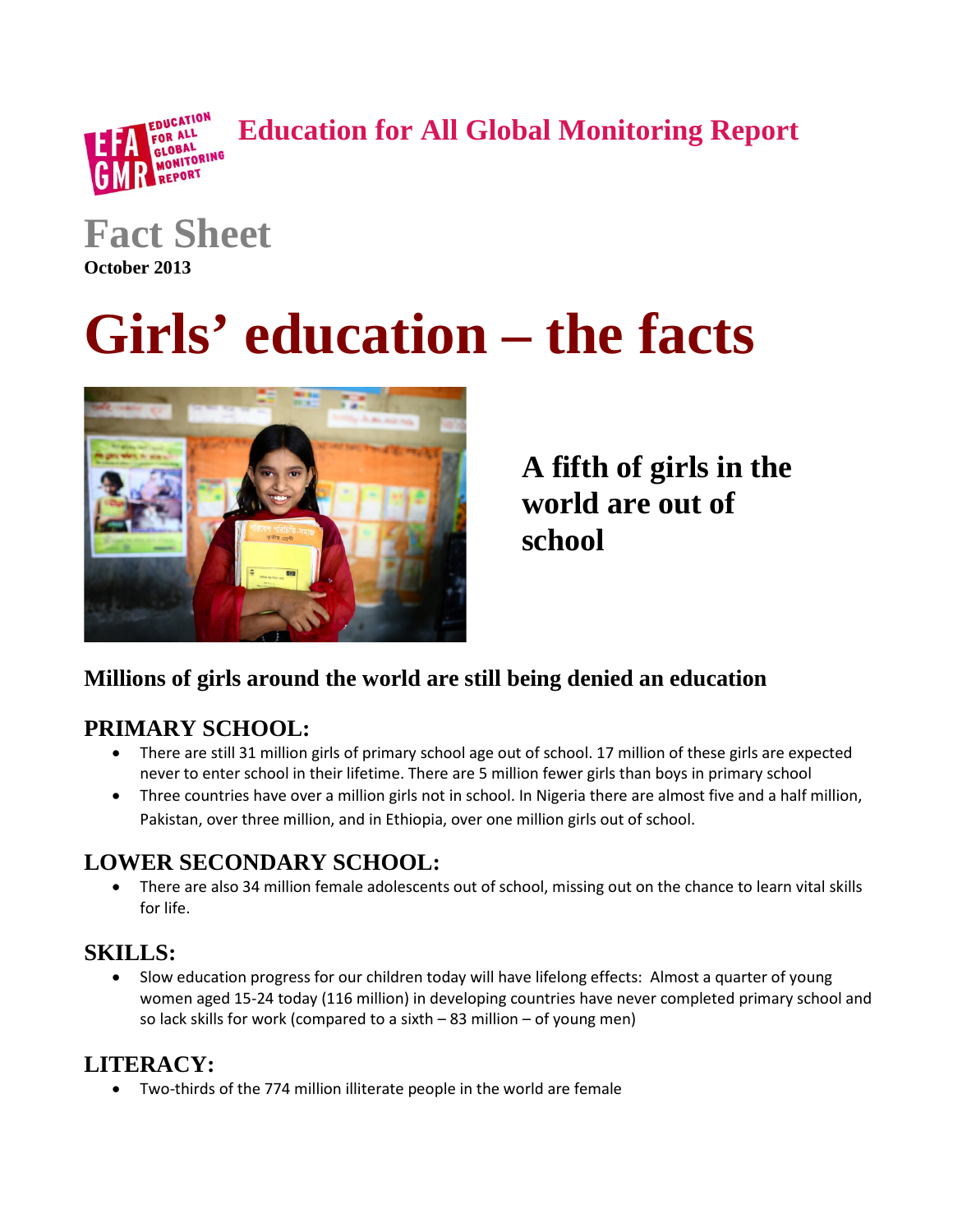# **Girls' education has a huge impact on all of society**



#### **Educated women are less likely to die in childbirth:**

If all mothers completed primary education, maternal deaths would be reduced by two-thirds, saving 189,000 lives

In sub-Saharan Africa, if all women completed primary education, maternal deaths would be reduced by 70%, saving 113,400 lives.



#### **Educating girls can save millions of lives:**

If all women had a primary education, there would be 15% fewer child deaths. If all women had a secondary education, child deaths would be cut in half, saving 3 million lives.



**Mothers' education improves child nutrition** If all women had a primary education, 1.7 million children would be saved from stunting from

malnutrition. If all women had a secondary education, 12 million children would be saved from stunting from malnutrition



#### **Girls with higher levels of education are less likely to have children at an early age** 10% fewer girls would become pregnant under 17 years in sub-Saharan Africa and South and West Asia if they all had a primary education

Almost 60% fewer girls would become pregnant under 17 years in sub-Saharan Africa and South and West Asia if they all had a secondary education.



**Educating girls is a key factor in hastening the demographic transition to lower birth rates.**  In sub-Saharan Africa, women with no education have 6.7 births, on average. The figure falls to 5.8 for those with primary education and more than halves, to 3.9, for those with secondary education.



**Girls with higher levels of education are less likely to get married at an early age** If all girls had a primary education, there would be 14% fewer child marriages If all girls had a secondary education, there would be two-thirds fewer child marriages



#### **Education narrows pay gaps between men and women**

In Pakistan, women with a primary education earn 51% what men earn. With a secondary education, they earn 70% what men earn

In Jordan, women with a primary education earn 53% what men earn. With a secondary education, they earn 67% what men earn



#### **Educated women are more likely to find work:** In Brazil, only 37% of women with less than primary education are in work. This rises to 50% if they have a primary education, and 60% with a secondary education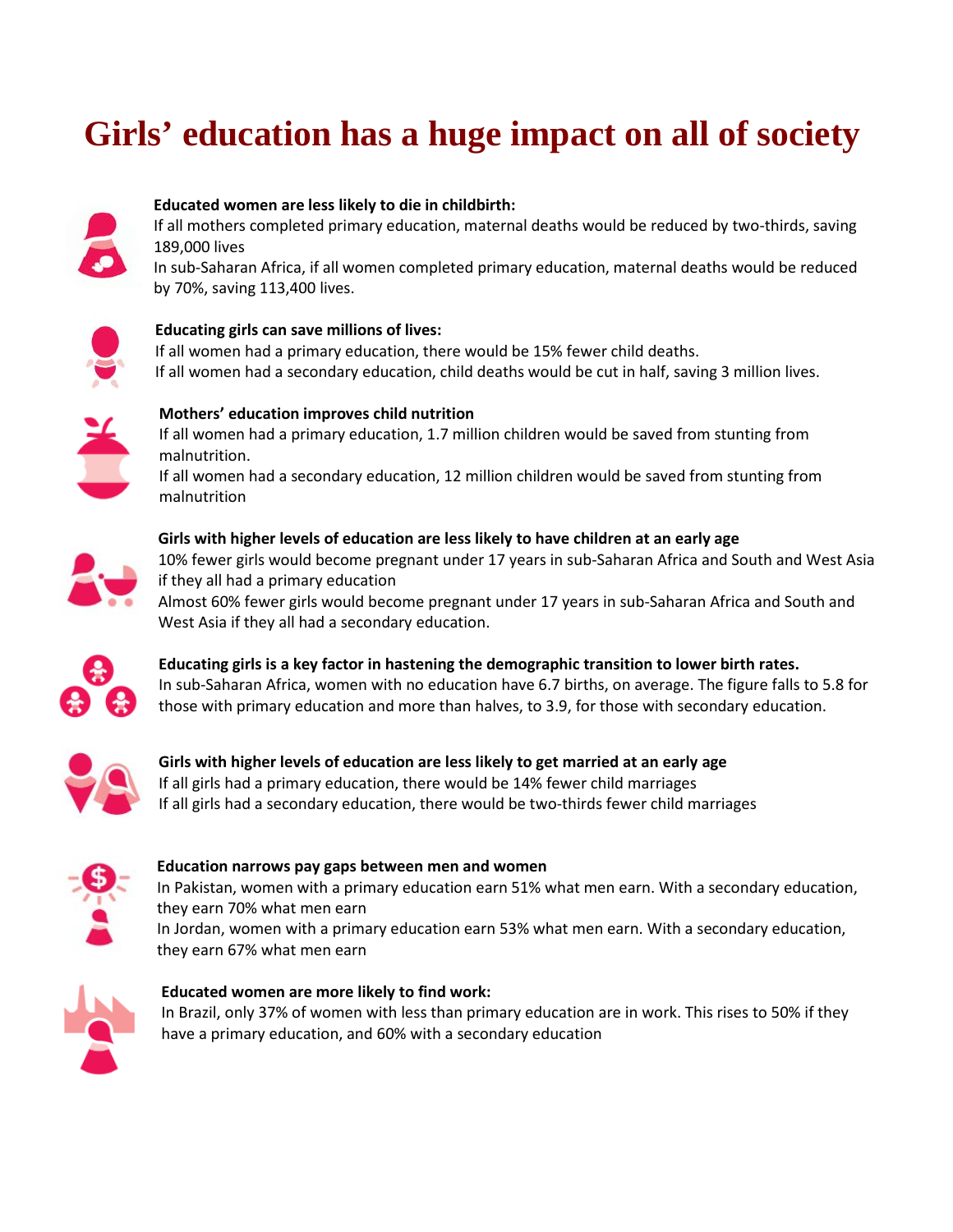# **Education Transforms**